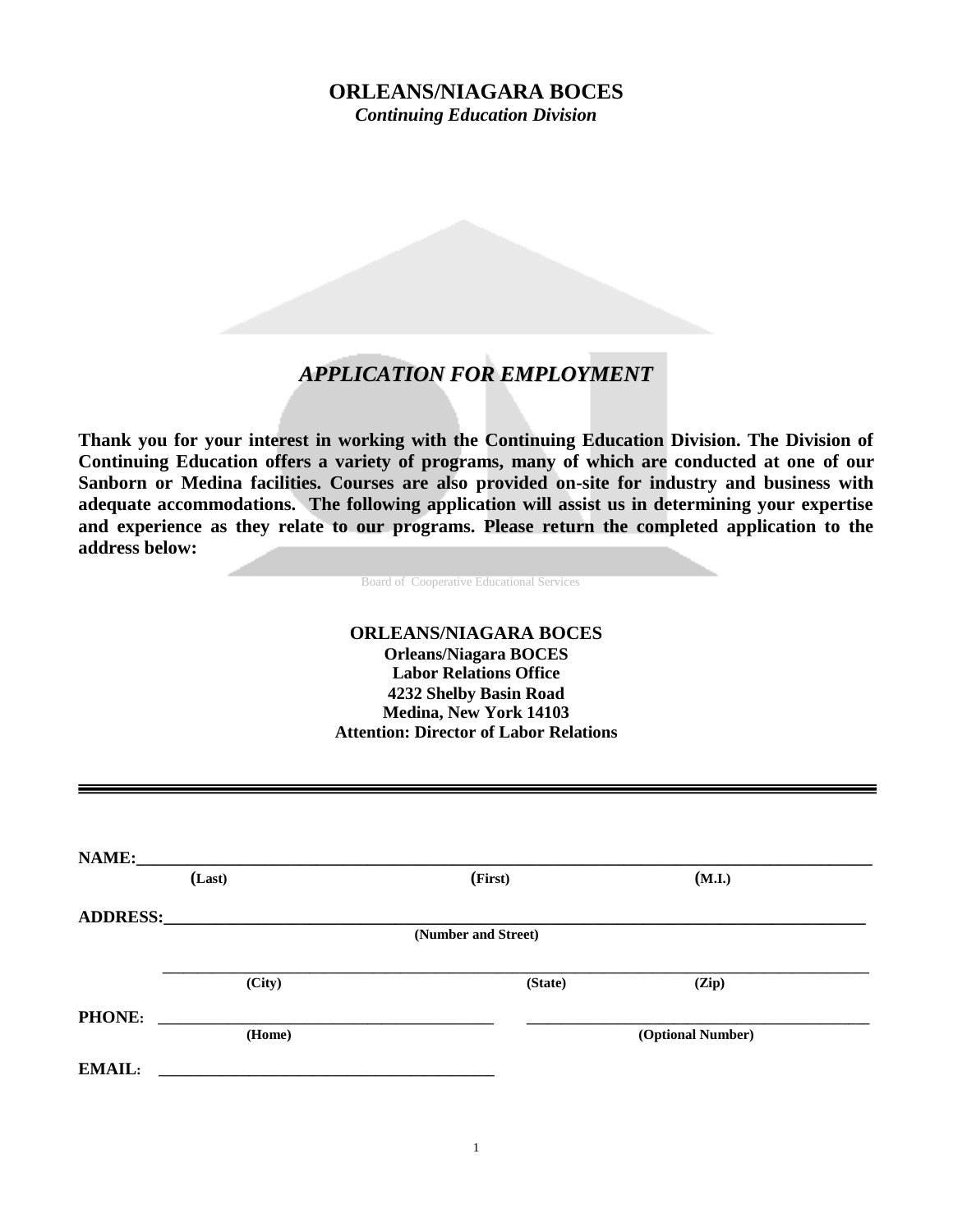# **EMPLOYMENT**

|                  |                                                  |                                               | Employment Desired: Full-Time                                  |                          | Part-Time                                                                                            |
|------------------|--------------------------------------------------|-----------------------------------------------|----------------------------------------------------------------|--------------------------|------------------------------------------------------------------------------------------------------|
|                  | Availability:                                    | M T W TH F<br>(Days)                          |                                                                | M T W TH F<br>(Evenings) |                                                                                                      |
|                  |                                                  |                                               |                                                                |                          |                                                                                                      |
|                  |                                                  |                                               | (Please refer to course listing and indicate number of course) |                          |                                                                                                      |
|                  |                                                  |                                               |                                                                |                          |                                                                                                      |
|                  | background in.                                   |                                               |                                                                |                          | Please refer to the course code numbers below which you feel you are qualified to instruct or have a |
|                  | <b>AUTOMOTIVE</b>                                |                                               |                                                                |                          | <b>BUILDING CONSTRUCTION</b>                                                                         |
| 0400             | <b>General Automotive</b>                        |                                               |                                                                | 1000                     | <b>General Building Construction/Maint.</b>                                                          |
|                  |                                                  |                                               |                                                                | 1021                     | <b>Masonry</b>                                                                                       |
| 1501             | <b>COSMETOLOGY</b>                               | <b>Cosmetology State Board Refresher</b>      |                                                                | 1502                     | <b>Barbering</b>                                                                                     |
|                  |                                                  |                                               |                                                                |                          |                                                                                                      |
|                  | <b>MATHEMATICS</b>                               |                                               |                                                                |                          | <b>HORTICULTURE</b>                                                                                  |
| 3721             | <b>Industrial Math Core</b>                      |                                               |                                                                | 4911                     | Landscaping                                                                                          |
| <b>LITERACY</b>  |                                                  |                                               |                                                                |                          |                                                                                                      |
| 0116             |                                                  |                                               | <b>English to Speakers of Other Languages (ESOL)</b>           | 0210                     | <b>General Equivalency Diploma</b>                                                                   |
| <b>COMPUTERS</b> |                                                  |                                               |                                                                |                          |                                                                                                      |
| 1604             | <b>Troubleshooting Computers</b>                 |                                               |                                                                | 1620                     | <b>Keyboarding</b>                                                                                   |
| 1611             | <b>Computer Concepts</b>                         |                                               |                                                                | 1614                     | <b>Microsoft Office Package 2000, XP</b>                                                             |
| 1622             | Windows 2000, XP                                 |                                               |                                                                | 1626                     | <b>FrontPage</b>                                                                                     |
| 1601             | <b>Web Design</b>                                |                                               |                                                                | 1616                     | <b>Internet Basics</b>                                                                               |
|                  | ELECTRICITY/ELECTRICAL                           |                                               |                                                                |                          |                                                                                                      |
| 2500             | Electricity                                      |                                               |                                                                | 2508                     | <b>Construction Wiring</b>                                                                           |
| 2532             | <b>Programmable Logic Controls</b>               |                                               |                                                                | 2535                     | <b>Instruments and Controls</b>                                                                      |
| 2533             | <b>Polyphase Systems</b>                         |                                               |                                                                | 2509                     | <b>Residential Wiring</b>                                                                            |
| 2534             | <b>Schematics</b>                                |                                               |                                                                | 2536                     | <b>Electric Motor Controls</b>                                                                       |
| 2510             | <b>National Electric Code</b>                    |                                               |                                                                | 2520                     | <b>Industrial Wiring</b>                                                                             |
|                  | <b>HEALTH SERVICES</b>                           |                                               |                                                                |                          | <b>REFRIGERATION</b>                                                                                 |
| 4352             | <b>LPN</b>                                       |                                               |                                                                | 5500                     | <b>HVAC</b>                                                                                          |
| 4301<br>4341     | Phlebotomy<br><b>Certified Nursing Assistant</b> |                                               |                                                                |                          |                                                                                                      |
|                  |                                                  |                                               |                                                                |                          |                                                                                                      |
|                  | <b>MACHINE TRADES</b>                            |                                               |                                                                |                          |                                                                                                      |
| 5200<br>5206     | <b>General Machine Trades</b><br>Lathe/Mill      |                                               |                                                                | 5213<br>5221             | <b>CNC Theory</b><br><b>Toolroom Technology</b>                                                      |
| 5214             |                                                  | <b>Programmable Machine Controls</b>          |                                                                |                          |                                                                                                      |
|                  | <b>INDUSTRY SPECIFIC</b>                         |                                               |                                                                |                          |                                                                                                      |
| 3700             | <b>General Industry</b>                          |                                               |                                                                | 3710                     | <b>Sheetmetal Layout</b>                                                                             |
| 3703             | <b>Hydraulics &amp; Pneumatics</b>               |                                               |                                                                | 3740                     | <b>Industrial Pipefitting</b>                                                                        |
| 3720             |                                                  | <b>Mechanical Pump Repair and Maintenance</b> |                                                                | 3704                     | <b>Rigging</b>                                                                                       |
| <b>WELDING</b>   |                                                  |                                               |                                                                |                          |                                                                                                      |
| 6401             | <b>Arc Welding</b>                               |                                               |                                                                | 6402                     | <b>Advanced Arc Welding</b>                                                                          |
| 6405             | <b>Pipe Welding</b>                              |                                               |                                                                | 6410                     | <b>Metal Fabrication</b>                                                                             |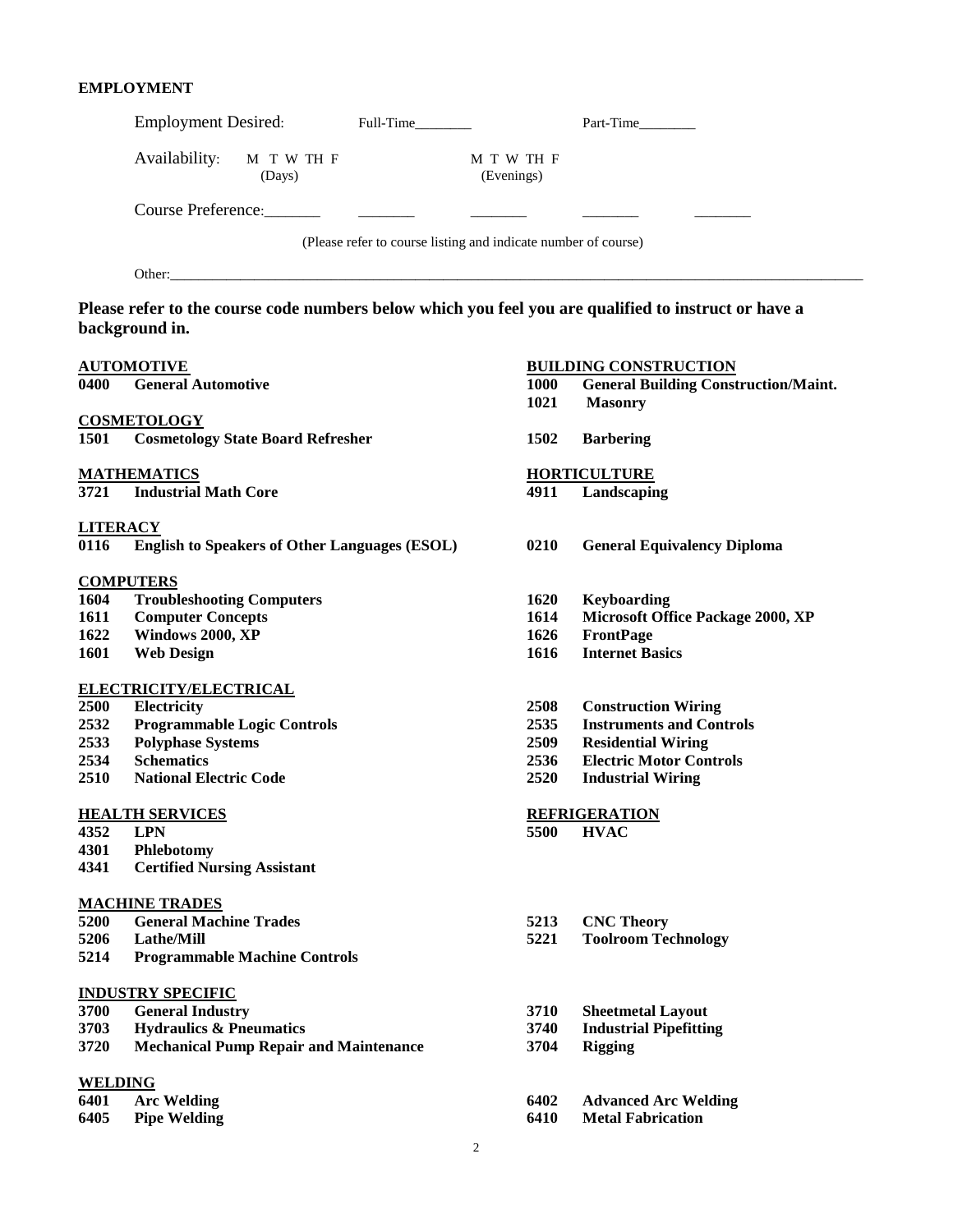| Do you hold a New York State Adult Education Certificate?                                                                                                                                                                                                                                                                       | $Yes$ No                                                                                                                                                                                                                                                                              |                          |  |
|---------------------------------------------------------------------------------------------------------------------------------------------------------------------------------------------------------------------------------------------------------------------------------------------------------------------------------|---------------------------------------------------------------------------------------------------------------------------------------------------------------------------------------------------------------------------------------------------------------------------------------|--------------------------|--|
| If Yes, Area: $\frac{1}{2}$ The Second Contract of Second Contract of Second Contract of Second Contract of Second Contract of Second Contract of Second Contract of Second Contract of Second Contract of Second Contract of Sec<br>Do you hold a New York State Teaching Certificate?<br>If Yes, Area:<br>$\frac{1}{2}$ Area: | $Yes$ No $\qquad$                                                                                                                                                                                                                                                                     |                          |  |
| List any other professional certifications held, if any;                                                                                                                                                                                                                                                                        |                                                                                                                                                                                                                                                                                       |                          |  |
| Are you a member of the New York State Teachers Retirement<br>System (TRS)? If Yes, please provide your TRS number_                                                                                                                                                                                                             | $Yes$ <sub>__________</sub>                                                                                                                                                                                                                                                           |                          |  |
| Are you a member of the New York State Employees' Retirement<br>System (ERS)? If Yes, please provide your ERS number_____________________________                                                                                                                                                                               | $Yes$ <sub>__________</sub>                                                                                                                                                                                                                                                           | $No$ <sub>_______</sub>  |  |
| 1. Are you legally authorized to work in the United States?                                                                                                                                                                                                                                                                     | $Yes$ <sub>__________</sub>                                                                                                                                                                                                                                                           |                          |  |
| 2. Are you at least 18 years of age?                                                                                                                                                                                                                                                                                            | $Yes$ <sub>__________</sub>                                                                                                                                                                                                                                                           |                          |  |
| 3. Have you ever served in the U.S. Armed Forces or State Militia?                                                                                                                                                                                                                                                              | $Yes$ <sub>__________</sub>                                                                                                                                                                                                                                                           |                          |  |
| 4. Did you receive a dishonorable discharge from military service?                                                                                                                                                                                                                                                              | $Yes$ <sub>_________</sub>                                                                                                                                                                                                                                                            | $No$ $N/A$ $\qquad$      |  |
| 5. Have you ever been convicted of a crime (felony or misdemeanor)?                                                                                                                                                                                                                                                             | $Yes$ <sub>_________</sub>                                                                                                                                                                                                                                                            | $No$ <sub>________</sub> |  |
| 6. Are there presently any felony or misdemeanor charges pending<br>against you?                                                                                                                                                                                                                                                | Yes                                                                                                                                                                                                                                                                                   |                          |  |
| 7. Have you ever resigned from any employment after being told that<br>you will be dismissed, disciplined, or denied tenure?                                                                                                                                                                                                    | Yes                                                                                                                                                                                                                                                                                   |                          |  |
| 8. Have you ever resigned from any employment to avoid termination,<br>other disciplinary action or denial of tenure?                                                                                                                                                                                                           | $Yes$ <sub>___________</sub>                                                                                                                                                                                                                                                          |                          |  |
| 9. Have you been dismissed or discharged from any employment or<br>asked to resign to avoid termination or discipline?                                                                                                                                                                                                          |                                                                                                                                                                                                                                                                                       |                          |  |
| 10. Have you ever failed to be re-appointed to a position?                                                                                                                                                                                                                                                                      | $Yes$ and $Yes$ and $Yes$ and $Yes$ and $Yes$ and $Yes$ and $Yes$ and $Yes$ and $Yes$ and $Yes$ and $Yes$ and $Yes$ and $Yes$ and $Yes$ and $Yes$ and $Yes$ and $Yes$ and $Yes$ and $Yes$ and $Yes$ and $Yes$ and $Yes$ and $Yes$ and $Yes$ and $Yes$ and $Yes$ and $Yes$ and $Yes$ a |                          |  |
| 11. Have you ever been denied tenure?                                                                                                                                                                                                                                                                                           |                                                                                                                                                                                                                                                                                       |                          |  |

**If you answered yes to any question 4 through 11, then please attach (on separate sheet) a full explanation for each affirmative response. Affirmative responses will not necessarily constitute an automatic bar to employment.**

| Have you ever received tenure in any school district or BOCES? |  |  |
|----------------------------------------------------------------|--|--|
| If Yes. Name of Employer                                       |  |  |

#### **PROFESSIONAL REFERENCES**

**Please list at least three (3) people who have closely observed and supervised your work. Please list current or former supervisors or superiors (i.e. principals, superintendents of schools or other superiors).**

| <b>NAME</b> | <b>ADDRESS</b> | PHONE (Home & Work) |  |
|-------------|----------------|---------------------|--|
|             |                |                     |  |
|             |                |                     |  |
|             |                |                     |  |
|             |                |                     |  |
|             |                |                     |  |
|             |                |                     |  |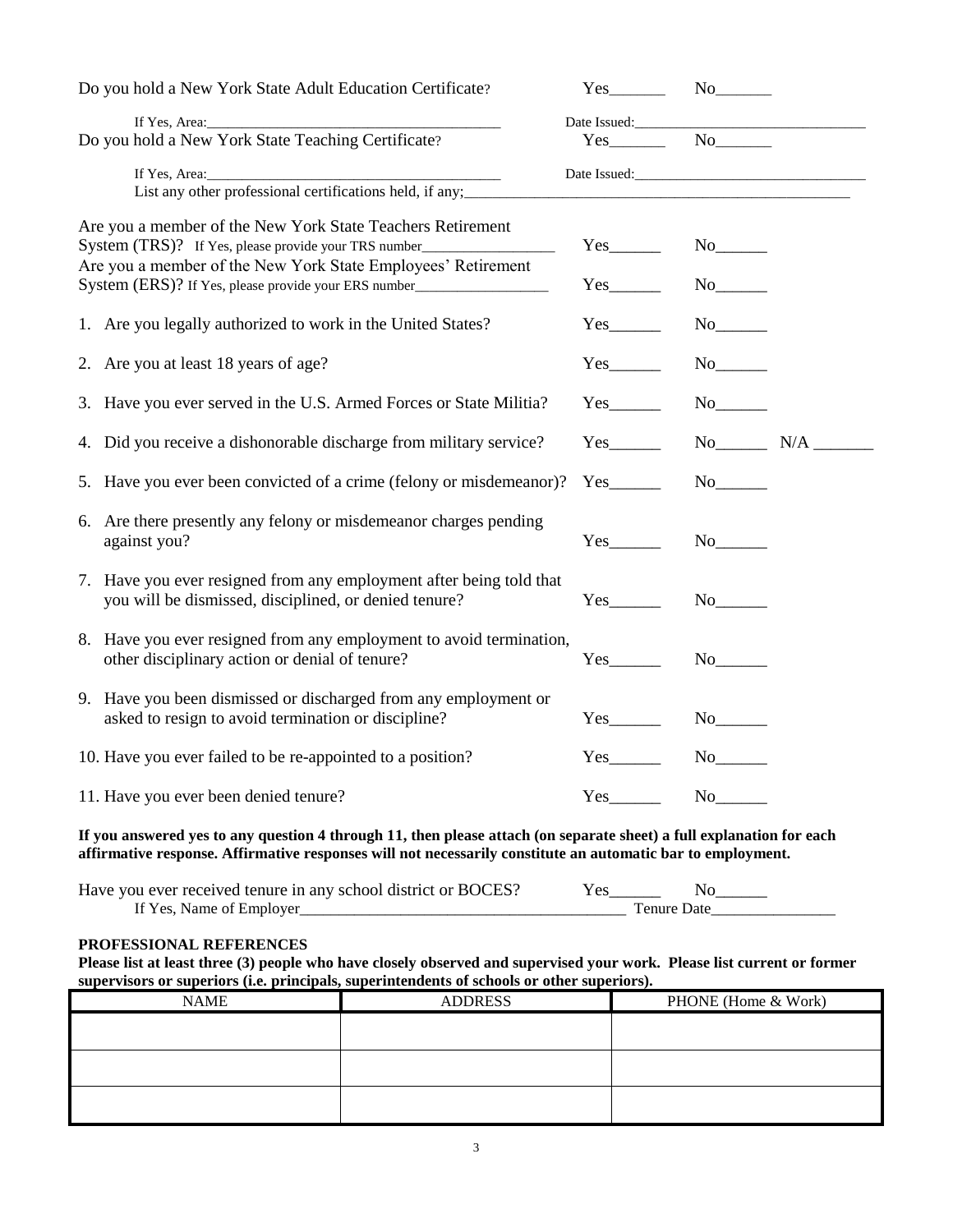# **EDUCATION**

| <b>Name and Location of School</b>                                                                                              | <b>Subject Area</b> | <b>Diploma</b>                         |
|---------------------------------------------------------------------------------------------------------------------------------|---------------------|----------------------------------------|
| High School                                                                                                                     |                     |                                        |
| <u> 2000 - 2000 - 2000 - 2000 - 2000 - 2000 - 2000 - 2000 - 2000 - 2000 - 2000 - 2000 - 2000 - 2000 - 2000 - 200</u><br>College |                     | <u> 1986 - Jan Salaman, manazarta </u> |
|                                                                                                                                 |                     |                                        |
| <b>Graduate Studies</b><br><u> 1989 - Jan James Alexander Alexander Alexander (f. 1989)</u>                                     |                     |                                        |
|                                                                                                                                 |                     |                                        |
| Have you ever taught (trained) students/workers/peers: Yes________                                                              |                     |                                        |
| If so, please describe:                                                                                                         |                     |                                        |

#### **WORK EXPERIENCE**

Please list most recent experience first, and include work experience in private industry, business, trades, teaching and administrative employment. Please attach additional sheet(s) if more space is needed. Please complete the space below even if such information is included on a resume. Please be certain to fully state the reason for leaving each position.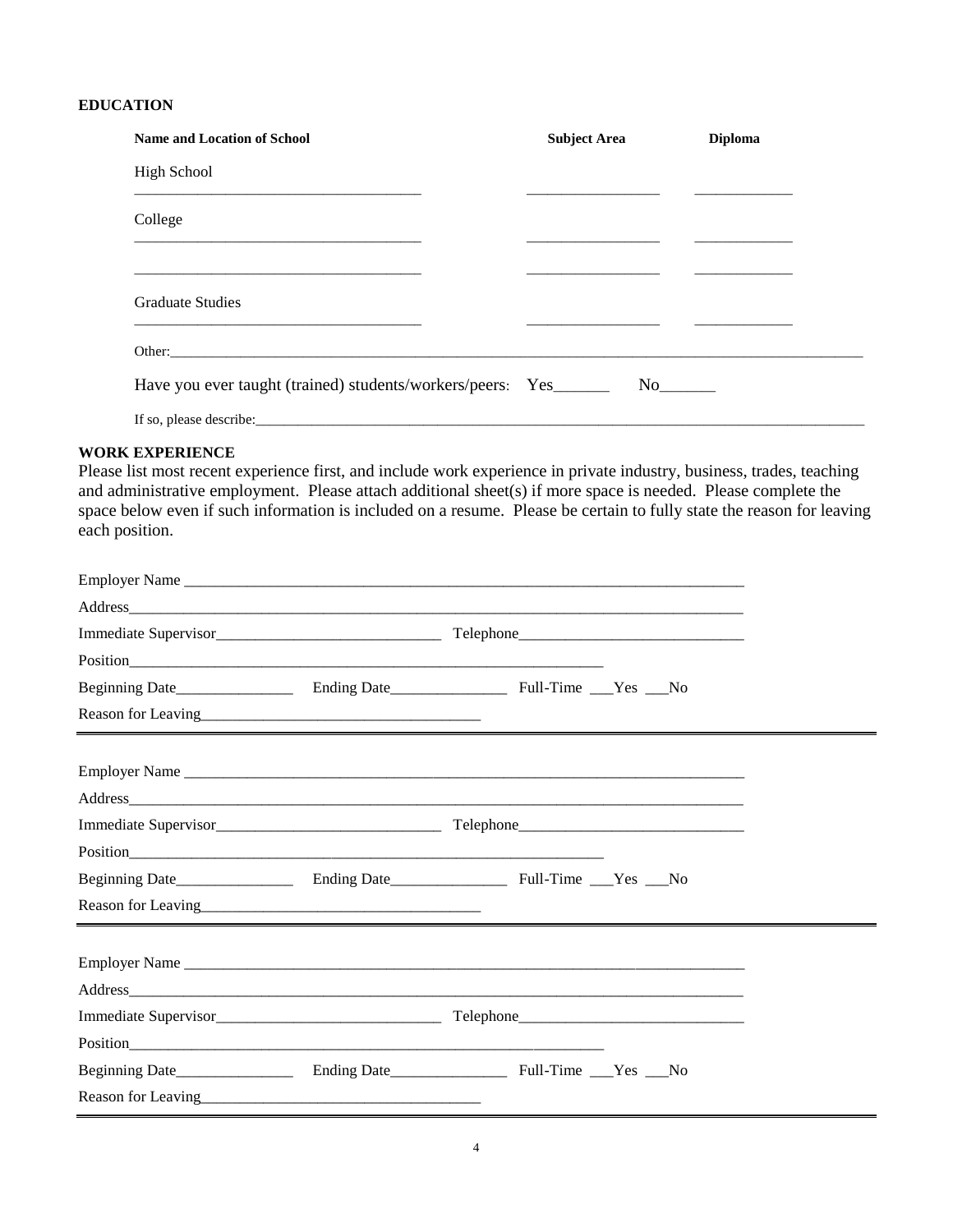| Reason for Leaving<br><u>Example 2014</u><br><u> 2000 - Andrea San Andrea San Andrea San Andrea San Andrea San Andrea San Andrea San Andrea San Andrea San An</u> |  |  |  |  |
|-------------------------------------------------------------------------------------------------------------------------------------------------------------------|--|--|--|--|
|                                                                                                                                                                   |  |  |  |  |
|                                                                                                                                                                   |  |  |  |  |
|                                                                                                                                                                   |  |  |  |  |
|                                                                                                                                                                   |  |  |  |  |
|                                                                                                                                                                   |  |  |  |  |
|                                                                                                                                                                   |  |  |  |  |
|                                                                                                                                                                   |  |  |  |  |
|                                                                                                                                                                   |  |  |  |  |
|                                                                                                                                                                   |  |  |  |  |
|                                                                                                                                                                   |  |  |  |  |
|                                                                                                                                                                   |  |  |  |  |
|                                                                                                                                                                   |  |  |  |  |

*The Orleans/Niagara Board of Cooperative Educational Services (BOCES) is an equal opportunity employer and does not discriminate against any employee or applicant for employment on the basis of gender, gender identity or expression, race, color, religion or creed, age, national origin, marital status, disability, sexual orientation, military or veteran status, domestic violence victim status, genetic predisposition or carrier status, reproductive health decision making, or any other classification that is recognized by law as a protected classification. Any person wishing to obtain information about the BOCES procedures for grieving alleged civil rights violations may obtain information by contacting Wayne M. Van Vleet, Director of Labor Relations/Civil Rights Compliance Officer, 4232 Shelby Basin Road, Medina, New York 14103, telephone number (716) 731-6800, extension 2206. (1/2020)*